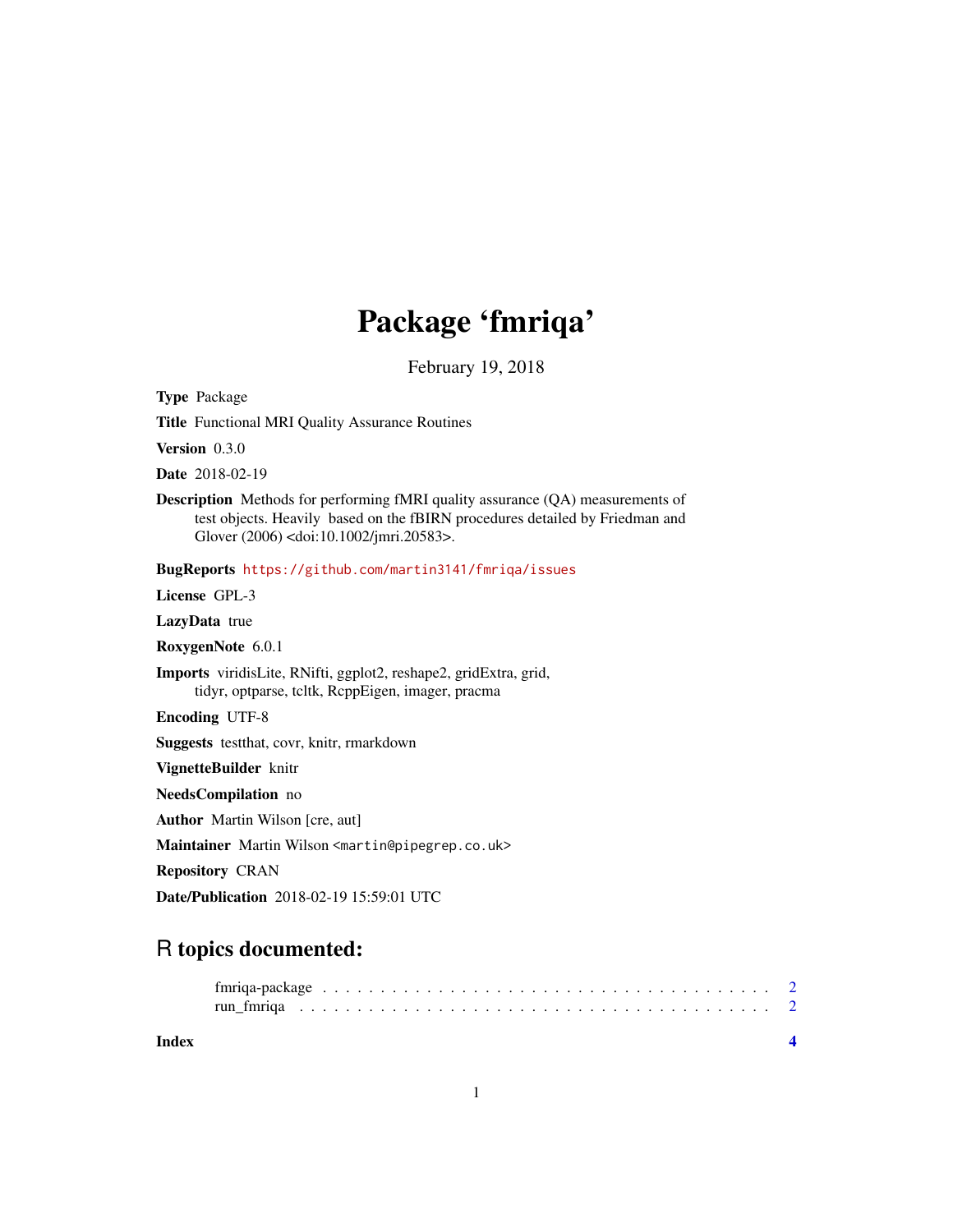#### Description

The fmriqa package provides an implementation of the fMRI quality assurance analysis protocol detailed by Friedman and Glover (2006) <doi:10.1002/jmri.20583>.

#### Details

#' To learn more about fmriqa, start with the vignettes: 'browseVignettes(package = "fmriqa")'

For a full list of functions: 'help(package=fmriqa, help\_type="html")'

#### Author(s)

Maintainer: Martin Wilson <martin@pipegrep.co.uk>

#### See Also

Useful links:

• Report bugs at <https://github.com/martin3141/fmriqa/issues>

run\_fmriqa *Run fMRI quality assurance procedure on a NIfTI data file*

#### Description

Run fMRI quality assurance procedure on a NIfTI data file

#### Usage

```
run_fmriqa(data_file = NULL, roi_width = 21, slice_num = NULL, skip = 2,
  tr = NULL, pix_dim = NULL, poly_det_ord = 3, spike_detect = FALSE,
  x_pos = NULL, y_pos = NULL, plot_title = NULL, last_vol = NULL,
  gen_png = TRUE, gen_res_csv = TRUE, gen_pdf = FALSE,
  gen_spec_csv = FALSE, png_fname = NULL, res_fname = NULL,
 pdf_fname = NULL, spec_fname = NULL, verbose = TRUE, bg_smooth = 12,
 bg_{shrink} = 25)
```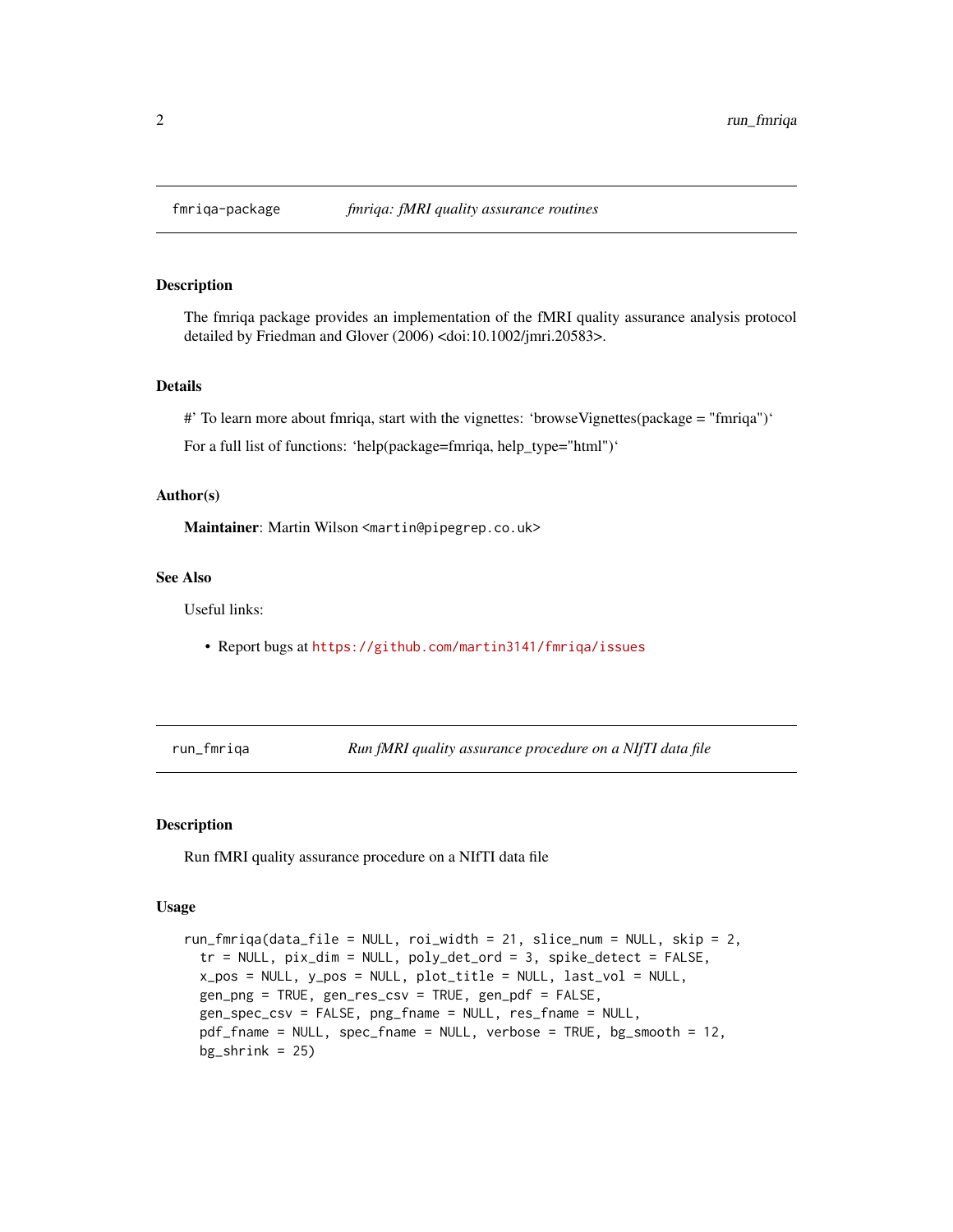### run\_fmriqa 3

#### Arguments

| data_file    | input data in nifti format, a file chooser will open if not set                                                                       |
|--------------|---------------------------------------------------------------------------------------------------------------------------------------|
| roi_width    | roi analysis region in pixels (default=21)                                                                                            |
| slice_num    | slice number for analysis (default=middle slice)                                                                                      |
| skip         | number of initial volumes to exclude from the analysis (default=2)                                                                    |
| tr           | override the TR detected from data (seconds)                                                                                          |
| pix_dim      | override the x,y,z pixel dimensions (mm) detected from data eg pixdim= $c(3,3,3)$                                                     |
| poly_det_ord | polynomial order used for detrending (default=3)                                                                                      |
| spike_detect | generate k-space spike-detection plot (default=FALSE)                                                                                 |
| $x_{pos}$    | x position of ROI (default=center of gravity)                                                                                         |
| $y_p$ os     | y position of ROI (default=center of gravity)                                                                                         |
| plot_title   | add a title to the png and pdf plots                                                                                                  |
| last_vol     | last volume number to use in the analysis                                                                                             |
| gen_png      | output png plot (default=TRUE)                                                                                                        |
| gen_res_csv  | output csv results (default=TRUE)                                                                                                     |
| gen_pdf      | output pdf plot (default=FALSE)                                                                                                       |
| gen_spec_csv | output csv of spectral points (default=FALSE)                                                                                         |
| png_fname    | png plot filename                                                                                                                     |
| res_fname    | csv results filename                                                                                                                  |
| pdf_fname    | pdf plot filename                                                                                                                     |
| spec_fname   | csv spectral data filename                                                                                                            |
| verbose      | provide text output while running (default=TRUE)                                                                                      |
| bg_smooth    | amount to smooth background image before calculating the maximum BG per-<br>cent metric (default=12mm)                                |
| bg_shrink    | amount to shrink the BG image away from the object to avoid residual object<br>signal in the maximum BG percent metric (default=25mm) |

#### Value

dataframe of QA metrics

## Examples

```
fname <- system.file("extdata", "qa_data.nii.gz", package = "fmriqa")
res <- run_fmriqa(data_file = fname, gen_png = FALSE, gen_res_csv = FALSE, tr = 3)
```